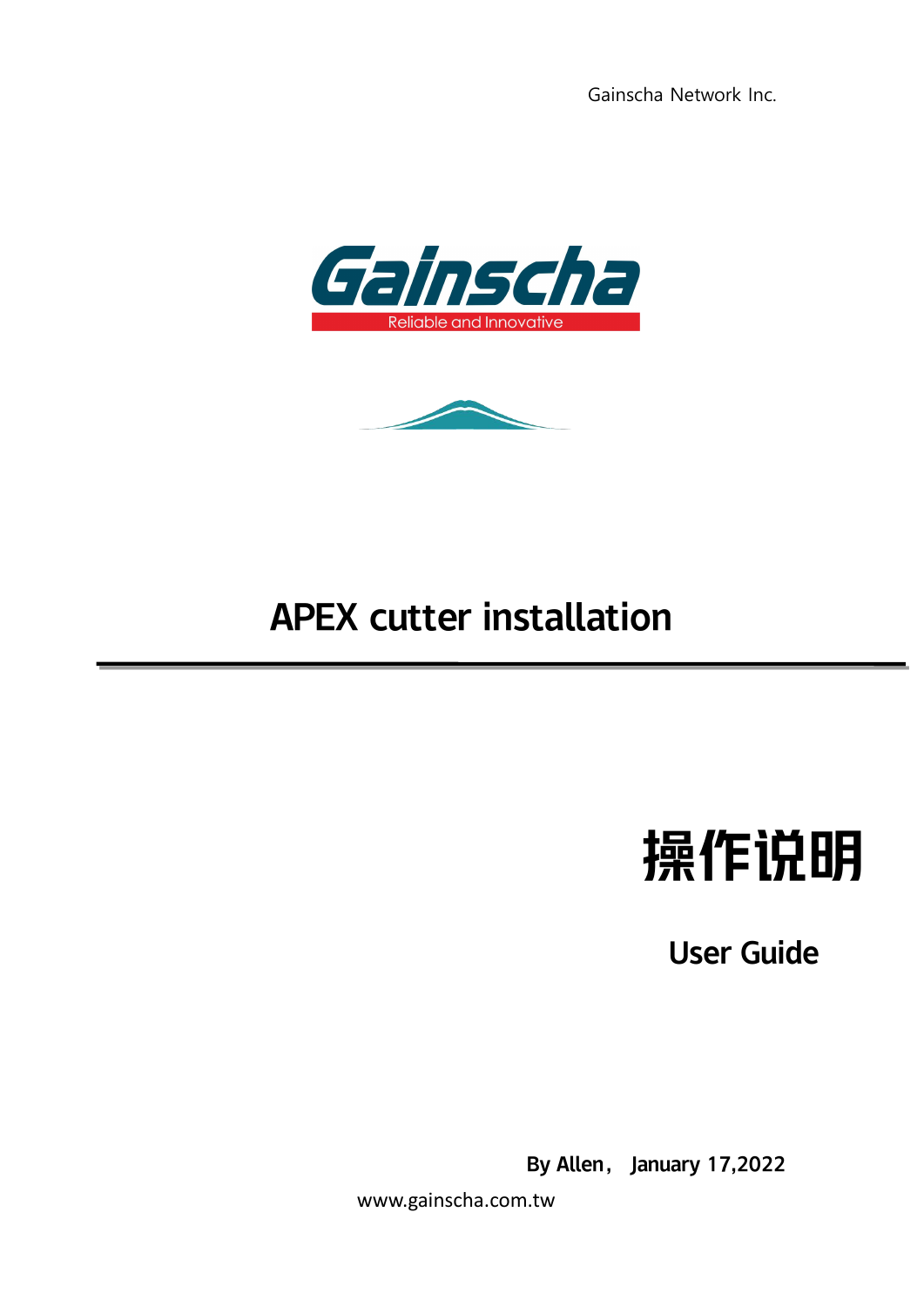## **Installation instructions**

### 一.**Installation needs:**

- 1. Apex printer
- 2. Phillips screwdriver
- 3. slicer

#### 二**. Installation process:**

**1.** Removing screws.



**2.** Lift the baffle up and remove the baffle.



**3.**The cutter line end is inserted into the hole.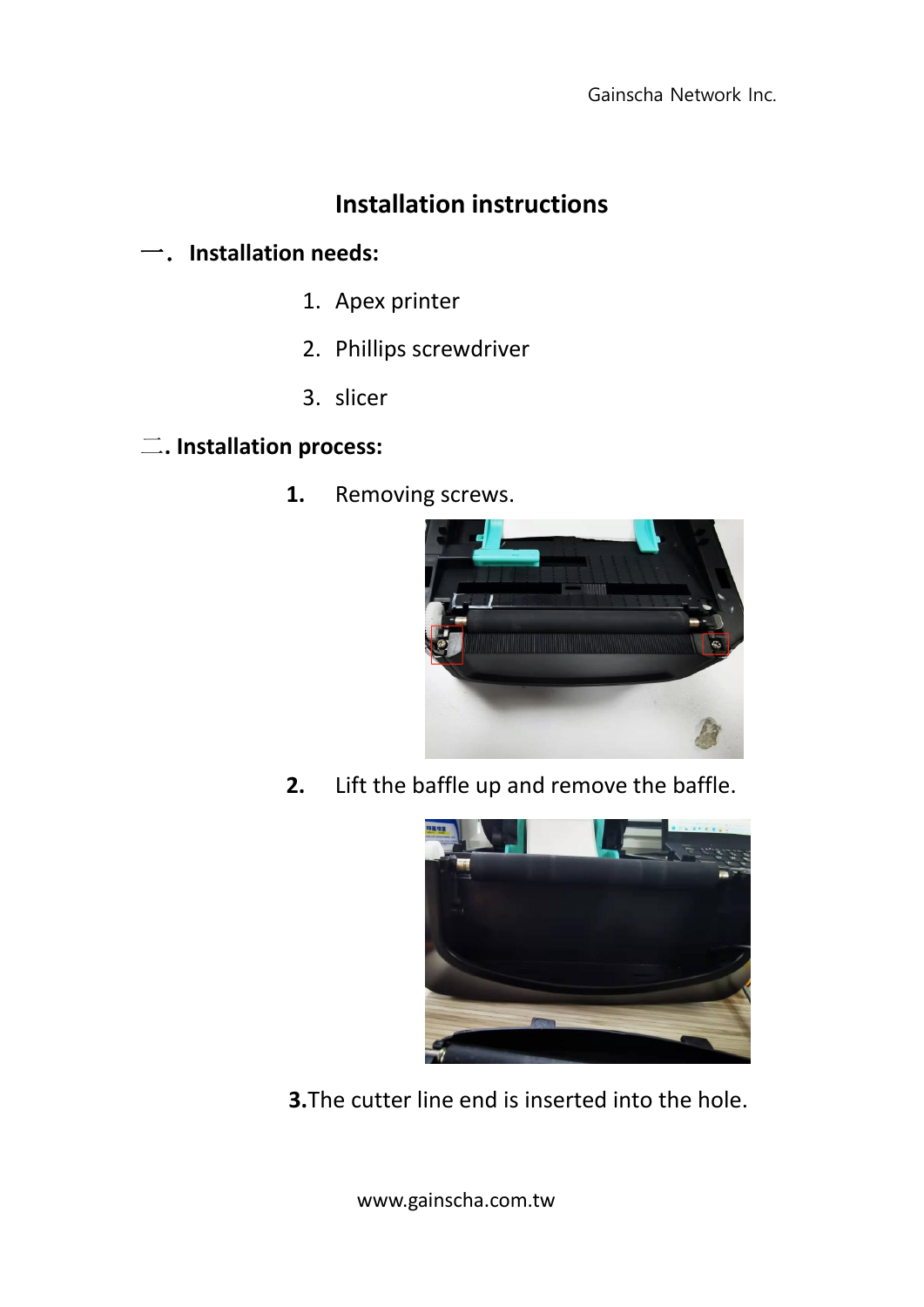

**4.**Remove rear housing screws.



**5.**Locate the wire connector for the cutter and insert Mark Position 1.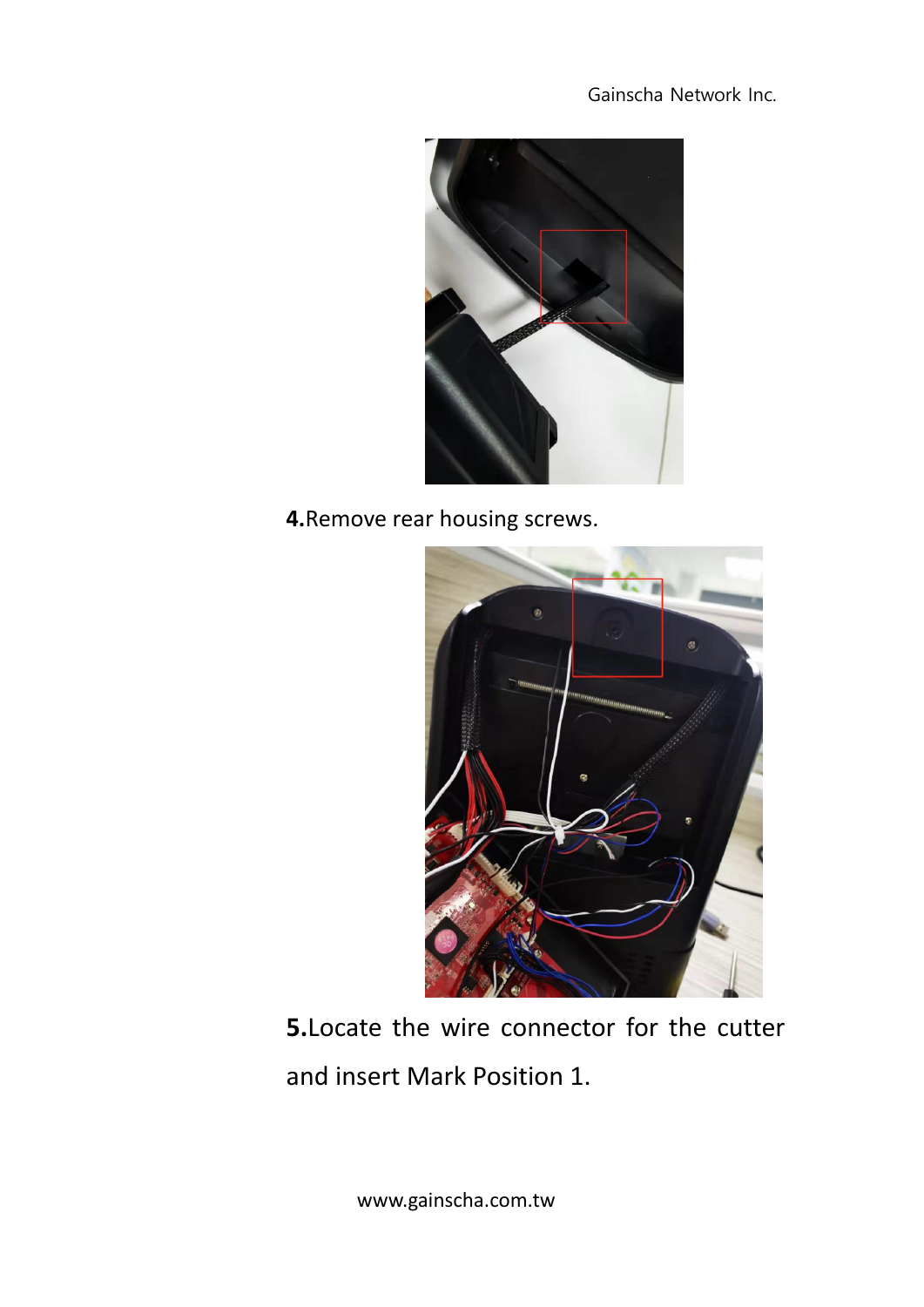

**6**.Install the rear housing of the printer motherboard.



**7.**The rear bottom shell makes a crisp sound and then install the bottom shell screws as shown below.



**8.**Card the bump at the bottom of the knife into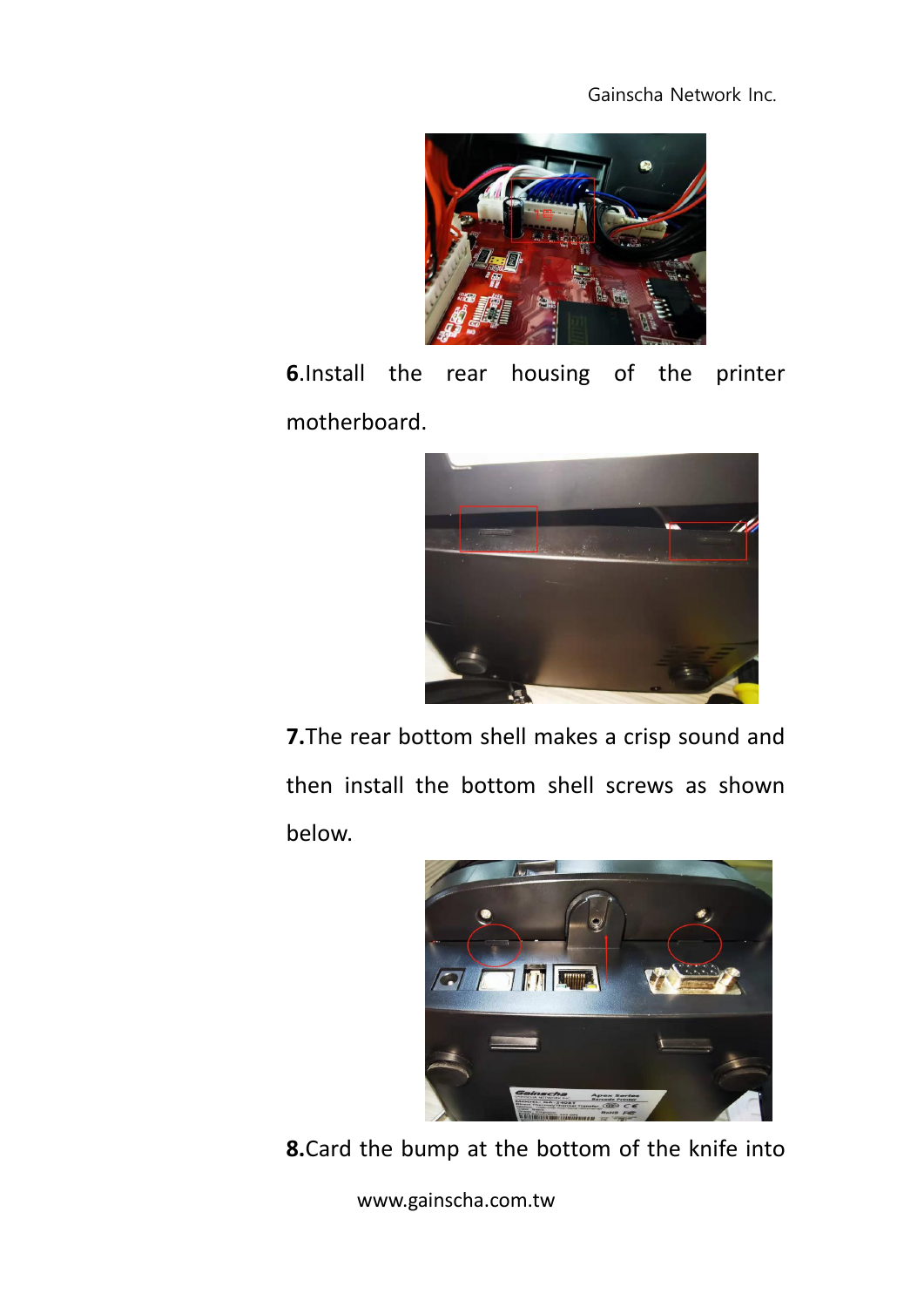the groove below.



**9.**From top to bottom, make the cutting knife successfully installed in place.

**10**.The screw hole of the cutter is stuck into the card slot and install the screws.



**11.**The label passes through the cutter interior as shown below.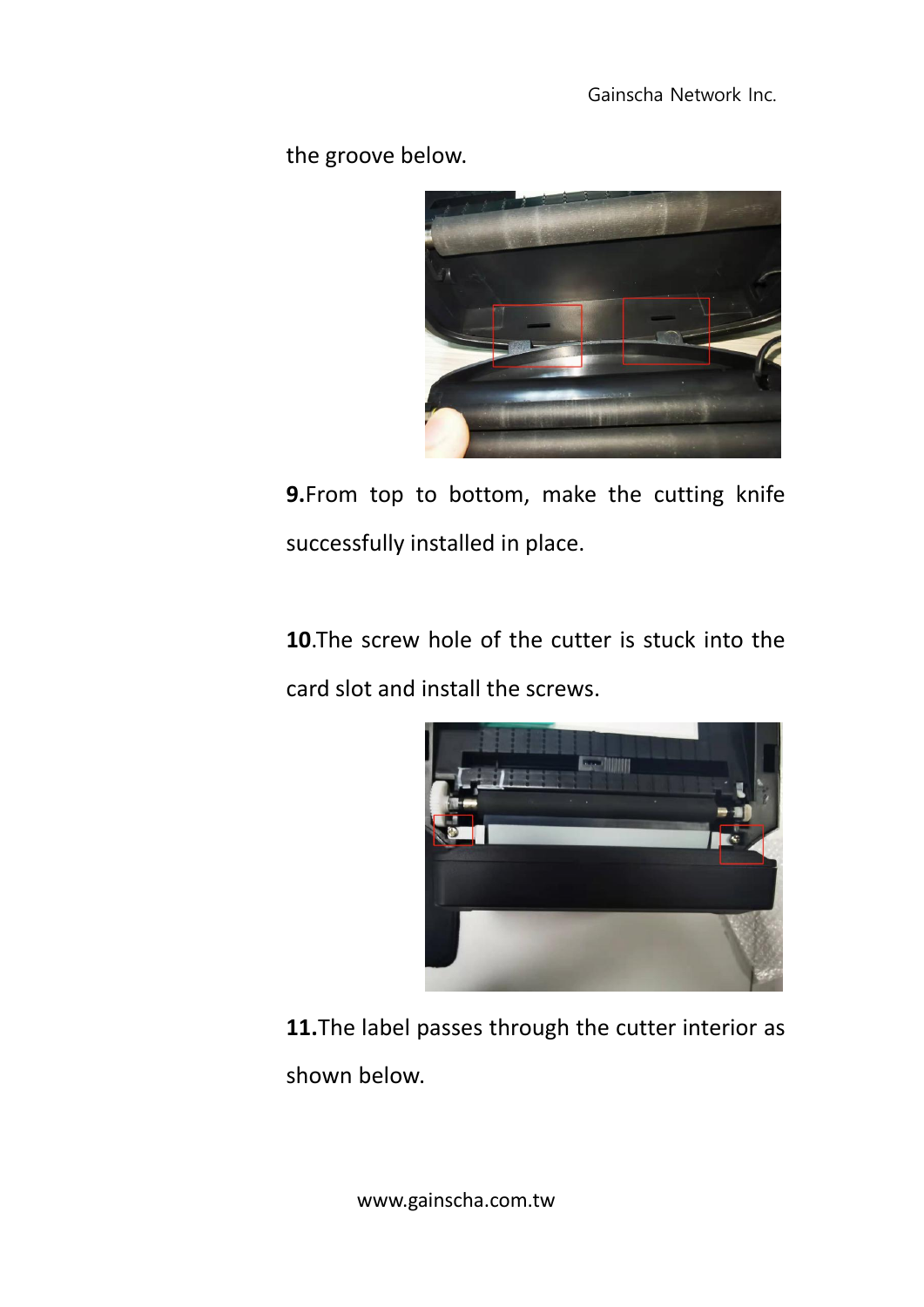

**12.**Cover the printer cover to energize the printer and connect the USB to the computer.Open Control Panel ——> Device & Printers ——> Find the corresponding printer model Right-click ——> Select Print Preferences.

| 动心备<br>添加                  | 页面设置 图形                                                 | 卷<br>选项                                                    | 关于                                                                 |              |                  |       |                |
|----------------------------|---------------------------------------------------------|------------------------------------------------------------|--------------------------------------------------------------------|--------------|------------------|-------|----------------|
| 丁印机(9)                     | 卷<br>USER (101.6毫米 x 101.6毫米)<br>名称(N):<br>$\checkmark$ |                                                            |                                                                    |              |                  |       |                |
|                            |                                                         | 新建(W)                                                      | 编辑(E)                                                              |              | 删除(D)            |       |                |
| Fax                        | 预览<br>ALE                                               | 方向<br><b>O</b> 纵向(P)<br>○横向(L)<br>○纵向180度(Q)<br>○横向180度(S) |                                                                    | 效果           | 镜像(R)<br>负片图像(I) | Print | Mi<br>$\Gamma$ |
|                            | 预设<br>名称(A):                                            | 《默认设置>                                                     |                                                                    | $\checkmark$ | 管理(M)            |       |                |
| ZDesigner<br><b>GK888t</b> |                                                         |                                                            |                                                                    |              | 高级选项(V)          |       |                |
| 殳备(3)                      |                                                         |                                                            | "(C) 2015-2021 Seagull Scientific, Inc.,<br>BarTender(R)标签软件的开发商。" |              |                  |       |                |
|                            |                                                         |                                                            |                                                                    |              |                  |       |                |

**13.**Select Volume in Fig.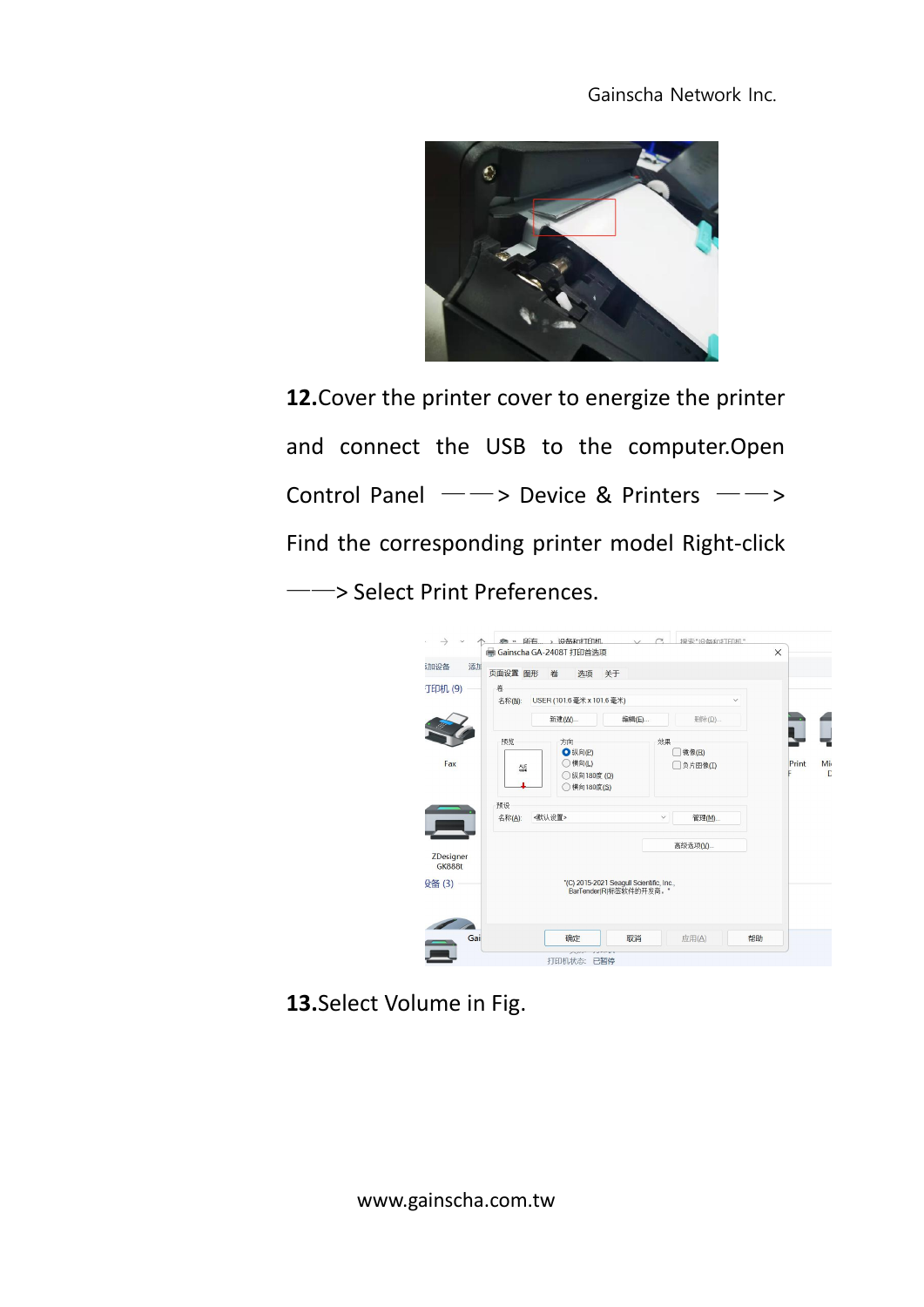| 方式(M):         | 使用当前打印机设置<br>$\checkmark$ |              |  |  |  |  |
|----------------|---------------------------|--------------|--|--|--|--|
| 类型(I):         | 使用当前打印机设置                 | $\checkmark$ |  |  |  |  |
| 介质处理           |                           |              |  |  |  |  |
| 打印后操作(P):      | 撕去<br>$\checkmark$        |              |  |  |  |  |
| 出现(C):         | 每页之后                      | $\vee$       |  |  |  |  |
| 问隔(I):         | 进纸(E):                    | $0.0$ mm     |  |  |  |  |
| 位置调整           |                           |              |  |  |  |  |
| ◇ 使用当前打印机设置(U) |                           |              |  |  |  |  |
| 垂直偏移(V):       |                           |              |  |  |  |  |

**14.**Click Post-Print Action — — > to select Cut

#### and click OK.



**15.**Check that the cutter is successfully installed.Open BarTender and click the icon in the top right corner to print the image below.



**16.**Select the corresponding printer model, select